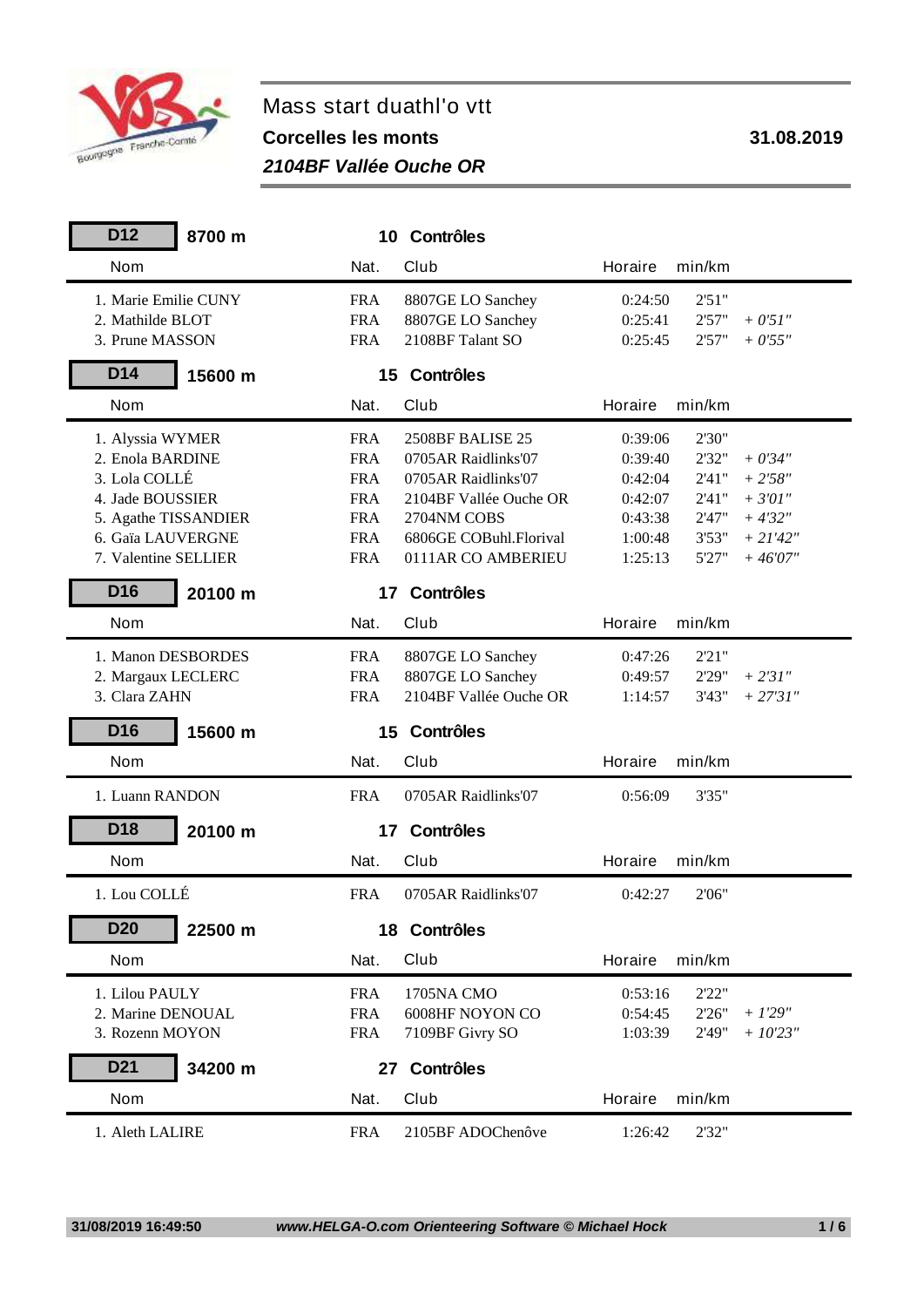| D <sub>21</sub><br>20100 m |            | 17 Contrôles           |                |        |             |
|----------------------------|------------|------------------------|----------------|--------|-------------|
| <b>Nom</b>                 | Nat.       | <b>Club</b>            | Horaire        | min/km |             |
| 1. Danni ZHEN              | <b>CHN</b> | 8903BF YCONE-Sens      | 1:31:39        | 4'33"  |             |
| <b>D40</b><br>22500 m      |            | 18 Contrôles           |                |        |             |
| <b>Nom</b>                 | Nat.       | Club                   | Horaire        | min/km |             |
| 1. Laure COLLÉ             | <b>FRA</b> | 0705AR Raidlinks'07    | 1:12:44        | 3'13"  |             |
| 2. Francoise CUNY          | <b>FRA</b> | 8807GE LO Sanchey      | 1:31:35        | 4'04"  | $+ 18'51''$ |
| 3. Angélique DE MARCH      | <b>FRA</b> | 2108BF Talant SO       | 1:35:04        | 4'13"  | $+22'20''$  |
| D45<br>22500 m             |            | 18 Contrôles           |                |        |             |
| <b>Nom</b>                 | Nat.       | Club                   | Horaire        | min/km |             |
| 1. Nathalie BERRUE         | <b>FRA</b> | 8904BF CARTO           | 0:57:05        | 2'32"  |             |
| 2. Anne-Françoise DENIER   | <b>FRA</b> | 7109BF Givry SO        | 0:57:58        | 2'34"  | $+0'53"$    |
| 3. Marielle CROENNE        | <b>FRA</b> | 0308AR Chantelle SN    | 1:52:21        | 4'59"  | $+ 55'16''$ |
| 4. Sandra COULOMB          | <b>FRA</b> | 0111AR CO AMBERIEU     | 2:47:39        | 7'27"  | $+ 110'34$  |
| 5. Claire FRANET           | <b>FRA</b> | 2105BF ADOChenôve      | 14:23:19       | 38'22" | $+806'14$   |
| <b>D50</b><br>20100 m      |            | 17 Contrôles           |                |        |             |
| <b>Nom</b>                 | Nat.       | Club                   | Horaire        | min/km |             |
| 1. Isabelle WYMER          | <b>FRA</b> | 2508BF BALISE 25       | 0:52:30        | 2'36"  |             |
| 2. Marie-Violaine PALCAU   | <b>FRA</b> | 7404AR ASO             | 0:53:54        | 2'40"  | $+ 1'24''$  |
| 3. Sylvie GUILLOT          | <b>FRA</b> | 7004BF V.H.S.O.        | 0:59:07        | 2'56"  | $+ 6'37''$  |
| 4. Sandrine LAUVERGNE      | <b>FRA</b> | 6806GE COBuhl.Florival | 1:02:50        | 3'07"  | $+ 1020"$   |
| 5. Blandine PIERSON        | <b>FRA</b> | 7808IF ASMB-CO         | 1:07:28        | 3'21"  | $+ 14'58''$ |
| 6. Anne PERDRIZET          | <b>FRA</b> | 2101BF A.B.C.O. DIJON  | 1:20:42        | 4'00"  | $+ 28'12''$ |
| <b>D55</b><br>20100 m      | 17         | <b>Contrôles</b>       |                |        |             |
| <b>Nom</b>                 | Nat.       | Club                   | Horaire        | min/km |             |
| 1. Véronique GUINOT        | <b>FRA</b> | 2108BF Talant SO       | 0:46:08        | 2'17"  |             |
| 2. Charlie SOMERS COCKS    | <b>GBR</b> | Pass'O avec Cmed       | 0:46:45        | 2'19"  | $+ 0'37''$  |
| 3. Catherine PERE          | <b>FRA</b> | 2105BF ADOChenôve      | 1:00:00        | 2'59"  | $+ 13'52''$ |
| 4. Margarida NOVO          | POR        | Pass'O avec Cmed       | 1:38:29        | 4'53"  | $+ 52'21''$ |
| Veronique RAVENEL          | <b>FRA</b> | 6804GE COColmar        |                |        | non classé  |
| <b>D60</b><br>20100 m      | 17         | <b>Contrôles</b>       |                |        |             |
| <b>Nom</b>                 | Nat.       | Club                   | <b>Horaire</b> | min/km |             |
| 1. Dany BONNORONT          | <b>FRA</b> | 3812AR BOL D'AIR       | 0:46:50        | 2'19"  |             |
| Nancy ESNAULT              | <b>FRA</b> | 5402GE SCAPA NANCY     |                |        | non classé  |
| <b>D60</b><br>15600 m      |            | 15 Contrôles           |                |        |             |
| <b>Nom</b>                 | Nat.       | Club                   | Horaire        | min/km |             |
| 1. M-Louise REICH          | <b>FRA</b> | 6804GE COColmar        | 1:21:08        | 5'12"  |             |
| 2. Isabelle NEVEU          | <b>FRA</b> | 8903BF YCONE-Sens      | 1:21:17        | 5'12"  | $+0'09''$   |
| 3. Christine BOUCHAN       | <b>FRA</b> | 9006BF RAMBO           | 1:34:40        | 6'04"  | $+ 13'32''$ |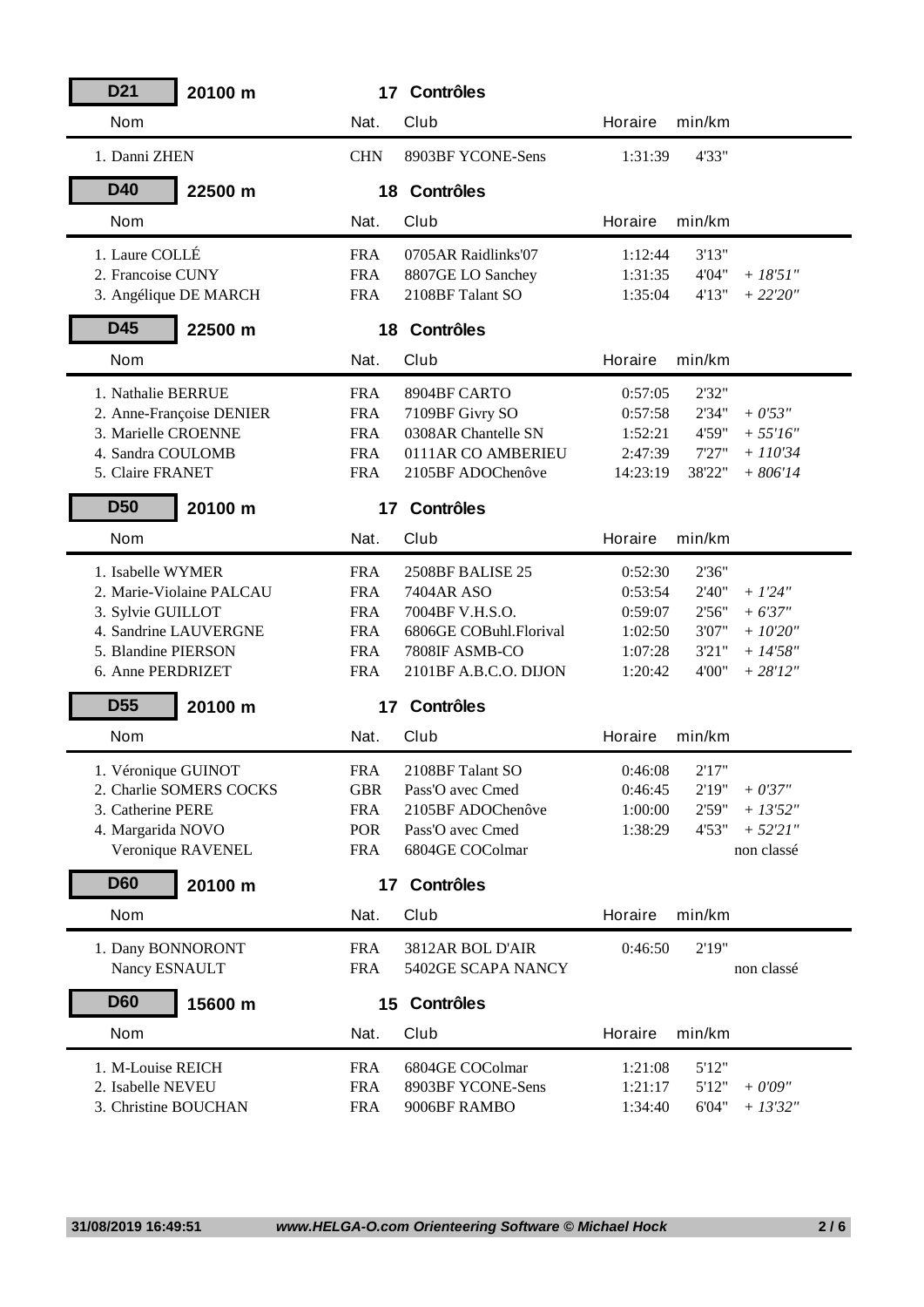| <b>D65</b><br>15600 m                      |                          | 15 Contrôles                        |                    |                |                                |
|--------------------------------------------|--------------------------|-------------------------------------|--------------------|----------------|--------------------------------|
| <b>Nom</b>                                 | Nat.                     | <b>Club</b>                         | Horaire            | min/km         |                                |
| 1. Huguette SOUVRAY                        | <b>FRA</b>               | 3708CE ASF VTT                      | 0:53:41            | 3'26"          |                                |
| H <sub>10</sub><br>2900 m                  | 8                        | <b>Contrôles</b>                    |                    |                |                                |
| <b>Nom</b>                                 | Nat.                     | Club                                | Horaire            | min/km         |                                |
| 1. Antoine CUNY                            | <b>FRA</b>               | 8807GE LO Sanchey                   | 0:43:30            | 15'00"         |                                |
| H14<br>20100 m                             | 17                       | <b>Contrôles</b>                    |                    |                |                                |
| <b>Nom</b>                                 | Nat.                     | <b>Club</b>                         | Horaire            | min/km         |                                |
| 1. Augustin LECLERE                        | <b>FRA</b>               | 3812AR BOL D'AIR                    | 0:39:19            | 1'57"          |                                |
| 2. Hugo PISZCZOROWICZ                      | <b>FRA</b>               | 7720IF TOM MEAUX                    | 0:43:09            | 2'08"          | $+3'50''$                      |
| 3. Nicola CURT                             | <b>FRA</b>               | 0111AR CO AMBERIEU                  | 1:07:20            | 3'20"          | $+ 28'01''$                    |
| Jocelin LAURET                             | <b>FRA</b>               | 7715IF AS SAMOIS                    |                    |                | non classé                     |
| H <sub>16</sub><br>30700 m                 |                          | 20 Contrôles                        |                    |                |                                |
| <b>Nom</b>                                 | Nat.                     | <b>Club</b>                         | Horaire            | min/km         |                                |
| 1. Timothy BLOT                            | <b>FRA</b>               | 8807GE LO Sanchey                   | 1:01:54            | 2'00"          |                                |
| 2. Logan LABARBE                           | <b>FRA</b>               | 4012NA B.R.O.S                      | 1:02:13            | 2'01"          | $+ 0'19''$                     |
| 3. Armel BERTHAUD                          | <b>FRA</b>               | 0711AR Outdoor07                    | 1:04:31            | 2'06"          | $+2'37''$                      |
| 4. Noa LAUVERGNE                           | <b>FRA</b>               | 6806GE COBuhl.Florival              | 1:08:34            | 2'14"          | $+ 6'40''$                     |
| 5. Benjamin MOYON                          | <b>FRA</b>               | 7109BF Givry SO                     | 1:23:33            | 2'43"          | $+21'39''$                     |
| 6. Paul MOUGEOLLE                          | <b>FRA</b>               | 8807GE LO Sanchey                   | 1:36:13            | 3'08"          | $+ 34'19''$                    |
|                                            |                          |                                     |                    |                |                                |
| H <sub>18</sub><br>34200 m                 | 27                       | <b>Contrôles</b>                    |                    |                |                                |
| <b>Nom</b>                                 | Nat.                     | Club                                | Horaire            | min/km         |                                |
| 1. Albin DEMARET-JOLY                      | <b>FRA</b>               | 0705AR Raidlinks'07                 | 1:06:50            | 1'57"          |                                |
| 2. Théo PISZCZOROWICZ                      | <b>FRA</b>               | 7720IF TOM MEAUX                    | 1:09:17            | 2'01"          | $+2'27''$                      |
| 3. Jason BEDRY                             | <b>FRA</b>               | 7720IF TOM MEAUX                    | 1:09:18            | 2'01"          | $+2'28''$                      |
| 4. Hugo ZAHN                               | <b>FRA</b>               | 2104BF Vallée Ouche OR              | 1:23:38            | 2'26"          | $+16'48''$                     |
| H <sub>18</sub><br>30700 m                 |                          | 20 Contrôles                        |                    |                |                                |
| <b>Nom</b>                                 | Nat.                     | Club                                | Horaire            | min/km         |                                |
| 1. Nathan MARCHAND                         | <b>FRA</b>               | 2704NM COBS                         | 1:08:35            | 2'14"          |                                |
| 2. Thomas BLARASIN                         | <b>FRA</b>               | 7715IF AS SAMOIS                    | 1:13:47            | 2'24"          | $+ 5'12''$                     |
| 3. Arthur MOURGUES                         | <b>FRA</b>               | 8404PZ OPA                          | 1:14:13            | 2'25"          | $+ 5'38''$                     |
| 4. Mathis SELLIER                          | <b>FRA</b>               | 0111AR CO AMBERIEU                  | 1:16:45            | 2'30"          | $+8'10''$                      |
| H <sub>20</sub><br>34200 m                 | 27                       | <b>Contrôles</b>                    |                    |                |                                |
| <b>Nom</b>                                 | Nat.                     | Club                                | Horaire            | min/km         |                                |
|                                            |                          |                                     |                    |                |                                |
| 1. Roméo DERIAZ                            | <b>FRA</b>               | 2105BF ADOChenôve                   | 1:02:35            | 1'49"          |                                |
| 2. Kylian WYMER                            | <b>FRA</b>               | 2508BF BALISE 25                    | 1:04:06            | 1'52"          | $+ 1'31''$                     |
| 3. Clément SCHORTANNER                     | <b>FRA</b>               | 9006BF RAMBO                        | 1:04:59            | 1'54"          | $+ 2'24''$                     |
| 4. Virgile TALLANDIER<br>5. Clément COULON | <b>FRA</b><br><b>FRA</b> | 2105BF ADOChenôve<br>0109AR O'BUGEY | 1:09:27<br>1:13:42 | 2'01"<br>2'09" | $+ 6'52"$<br>$+$ $\it 11'07''$ |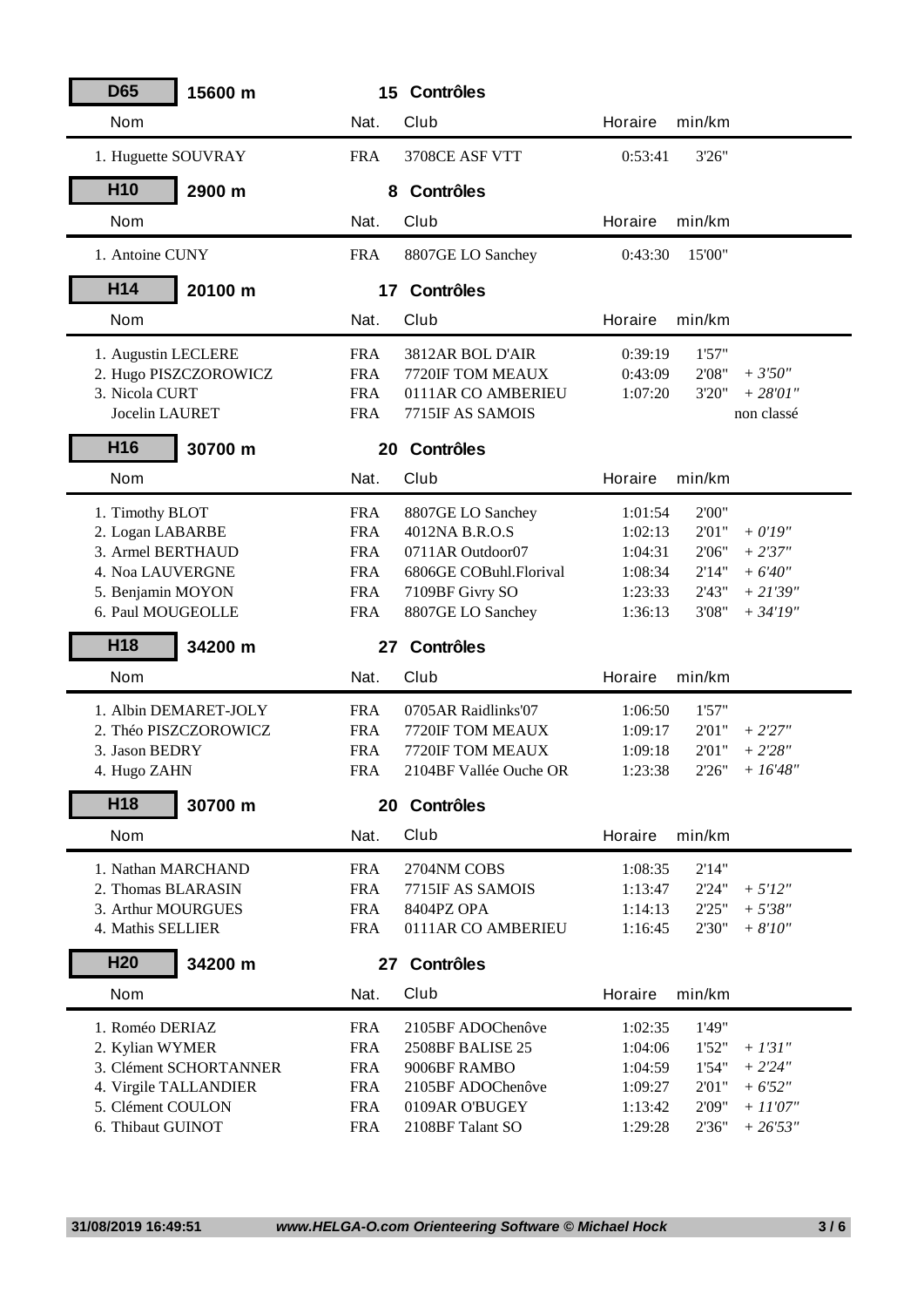| H <sub>21</sub>       | 40200 m |            | 31 Contrôles                                         |                |        |             |     |
|-----------------------|---------|------------|------------------------------------------------------|----------------|--------|-------------|-----|
| <b>Nom</b>            |         | Nat.       | Club                                                 | Horaire        | min/km |             |     |
| 1. Florian PINSARD    |         | <b>FRA</b> | 7715IF AS SAMOIS                                     | 1:10:37        | 1'45"  |             |     |
| 2. Thomas COUVAL      |         | <b>FRA</b> | 8807GE LO Sanchey                                    | 1:27:37        | 2'10"  | $+17'00''$  |     |
| 3. Nicolas PINSARD    |         | <b>FRA</b> | 3812AR BOL D'AIR                                     | 1:32:34        | 2'18"  | $+21'57''$  |     |
| 4. Camille ANDRE      |         | <b>FRA</b> | 5116GE ASO Sillery                                   | 1:36:32        | 2'24"  | $+25'55''$  |     |
| H <sub>35</sub>       | 40200 m |            | 31 Contrôles                                         |                |        |             |     |
| <b>Nom</b>            |         | Nat.       | Club                                                 | Horaire        | min/km |             |     |
| 1. Loïc LONCHAMPT     |         | <b>FRA</b> | 2508BF BALISE 25                                     | 1:19:16        | 1'58"  |             |     |
| H40                   | 34200 m |            | 27 Contrôles                                         |                |        |             |     |
| <b>Nom</b>            |         | Nat.       | Club                                                 | Horaire        | min/km |             |     |
| 1. Yoann TISSANDIER   |         | <b>FRA</b> | 2704NM COBS                                          | 1:24:19        | 2'27"  |             |     |
| 2. Quentin LECLERE    |         | <b>FRA</b> | 3812AR BOL D'AIR                                     | 1:25:13        | 2'29"  | $+0'54"$    |     |
| 3. Thibaut CUNY       |         | <b>FRA</b> | 8807GE LO Sanchey                                    | 1:37:48        | 2'51"  | $+13'29''$  |     |
| 4. Julien DESBORDES   |         | <b>FRA</b> | 8807GE LO Sanchey                                    | 1:51:39        | 3'15"  | $+27'20''$  |     |
| 5. Guillaume TROYON   |         | <b>FRA</b> | 8807GE LO Sanchey                                    | 2:20:36        | 4'06"  | $+56'17''$  |     |
| H40                   | 22500 m |            | 18 Contrôles                                         |                |        |             |     |
| <b>Nom</b>            |         | Nat.       | Club                                                 | Horaire        | min/km |             |     |
| 1. Matthieu BRUN      |         | <b>FRA</b> | 8405PZ CS PERTUIS                                    | 1:17:06        | 3'25"  |             |     |
| H45                   | 34200 m |            | 27 Contrôles                                         |                |        |             |     |
| <b>Nom</b>            |         | Nat.       | Club                                                 | <b>Horaire</b> | min/km |             |     |
| 1. Sébastien LOCHET   |         | <b>FRA</b> | 4012NA B.R.O.S                                       | 1:21:57        | 2'23"  |             |     |
| 2. Pascal RIGOLLOT    |         | <b>FRA</b> | 7004BF V.H.S.O.                                      | 1:29:47        | 2'37"  | $+7'50''$   |     |
| 3. Olivier BOISSAY    |         | <b>FRA</b> | 8404PZ OPA                                           | 1:50:00        | 3'12"  | $+28'03''$  |     |
| 4. Jean-Marc SELLIER  |         | <b>FRA</b> | 0111AR CO AMBERIEU                                   | 1:50:01        | 3'13'' | $+ 28'04''$ |     |
| 5. Laurent LECLERC    |         | <b>FRA</b> | 8807GE LO Sanchey                                    | 1:51:53        | 3'16'' | $+29'56''$  |     |
| H <sub>50</sub>       | 34200 m |            | 27 Contrôles                                         |                |        |             |     |
| <b>Nom</b>            |         | Nat.       | Club                                                 | Horaire        | min/km |             |     |
| 1. Bruno MOYON        |         | <b>FRA</b> | 7109BF Givry SO                                      | 1:17:52        | 2'16"  |             |     |
| <b>H50</b>            | 30700 m |            | 20 Contrôles                                         |                |        |             |     |
| <b>Nom</b>            |         | Nat.       | Club                                                 | Horaire        | min/km |             |     |
| 1. Alexis PAULY       |         | <b>FRA</b> | 1705NA CMO                                           | 1:14:55        | 2'26"  |             |     |
| 2. J-Michel BETTINGER |         | <b>FRA</b> | 7004BF V.H.S.O.                                      | 1:17:04        | 2'30"  | $+2'09''$   |     |
| 3. Alain COMMARET     |         | <b>FRA</b> | 8904BF CARTO                                         | 1:20:07        | 2'36"  | $+ 5'12''$  |     |
| 4. Bruno GUILLOT      |         | <b>FRA</b> | 7004BF V.H.S.O.                                      | 1:36:25        | 3'08"  | $+ 21'30''$ |     |
| 5. Denis PERDRIZET    |         | <b>FRA</b> | 2101BF A.B.C.O. DIJON                                | 1:58:00        | 3'50"  | $+43'05''$  |     |
| 6. Jérome CROENNE     |         | <b>FRA</b> | 0308AR Chantelle SN                                  | 1:59:25        | 3'53"  | $+44'30''$  |     |
| <b>Eddie WYMER</b>    |         | <b>FRA</b> | 2508BF BALISE 25                                     |                |        | non classé  |     |
| <b>H55</b>            | 30700 m |            | 20 Contrôles                                         |                |        |             |     |
| <b>Nom</b>            |         | Nat.       | Club                                                 | Horaire        | min/km |             |     |
| 1. Joel POIRETTE      |         | <b>FRA</b> | 7715IF AS SAMOIS                                     | 1:05:03        | 2'07"  |             |     |
| 31/08/2019 16:49:51   |         |            | www.HELGA-O.com Orienteering Software © Michael Hock |                |        |             | 4/6 |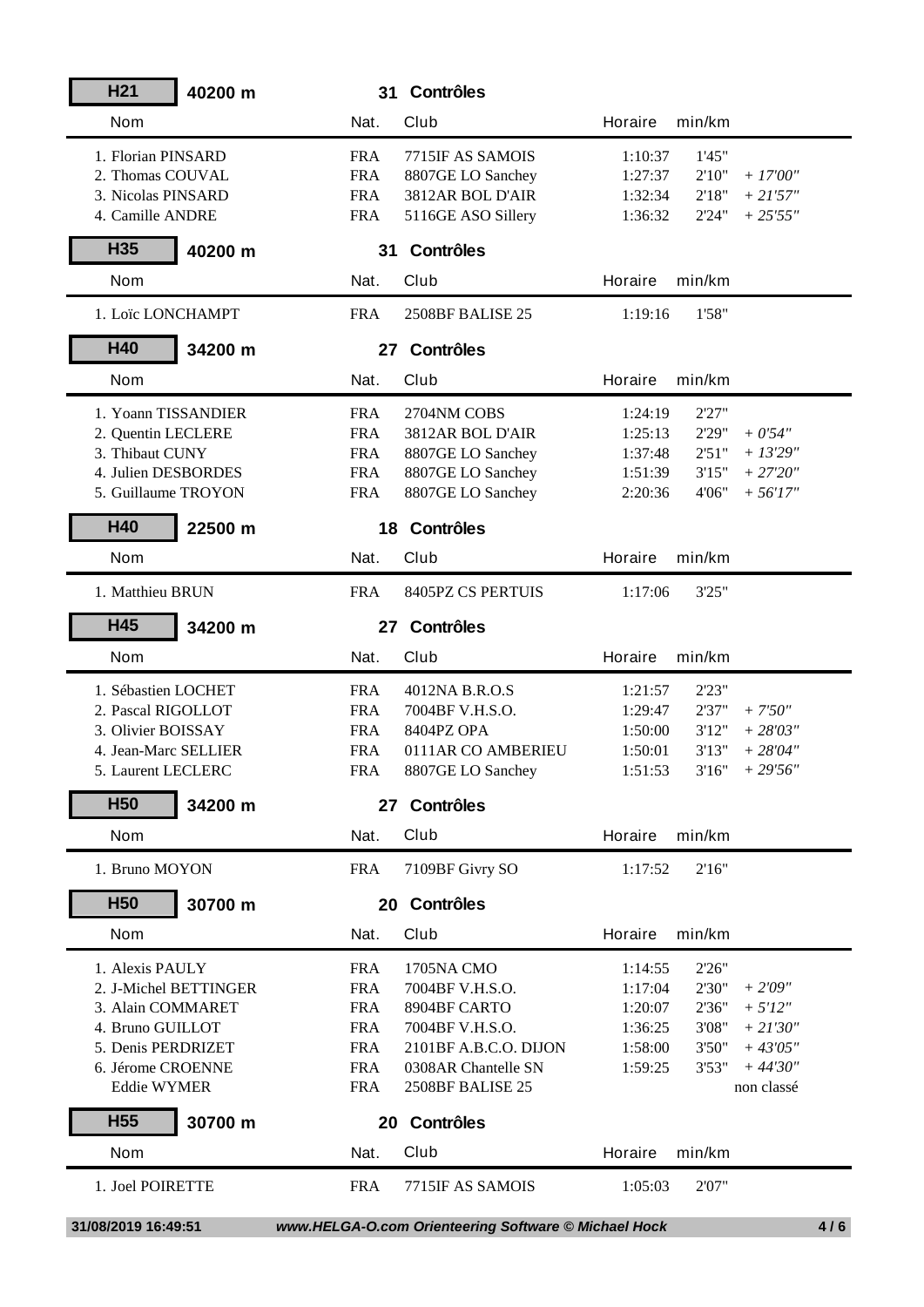| <b>H55</b>             | 30700 m                  |            | 20 Contrôles          |                |        |             |
|------------------------|--------------------------|------------|-----------------------|----------------|--------|-------------|
| <b>Nom</b>             |                          | Nat.       | <b>Club</b>           | Horaire        | min/km |             |
| 2. Francois LORANG     |                          | <b>FRA</b> | 6804GE COColmar       | 1:13:49        | 2'24"  | $+8'46''$   |
| 3. Luc BOUCHAN         |                          | <b>FRA</b> | 9006BF RAMBO          | 1:17:18        | 2'31"  | $+ 12'15''$ |
| 4. Didier BOULANGER    |                          | <b>FRA</b> | 0308AR Chantelle SN   | 1:24:12        | 2'44"  | $+19'09''$  |
| 5. Philippe RAVENEL    |                          | <b>FRA</b> | 6804GE COColmar       | 1:26:05        | 2'48"  | $+ 21'02''$ |
| 6. Bernard JOUVE       |                          | <b>FRA</b> | 7807IF GO78           | 1:26:58        | 2'49"  | $+ 21'55''$ |
| Frédéric PINSARD       |                          | <b>FRA</b> | 7715IF AS SAMOIS      |                |        | non classé  |
| <b>H60</b>             | 40200 m                  |            | 31 Contrôles          |                |        |             |
| <b>Nom</b>             |                          | Nat.       | Club                  | Horaire        | min/km |             |
| 1. Bruno LEGRAND       |                          | <b>FRA</b> | 7305AR ECHO 73        | 1:35:50        | 2'23"  |             |
| 2. Franck GARCIN       |                          | <b>FRA</b> | 3812AR BOL D'AIR      | 1:51:03        | 2'45"  | $+ 15'13''$ |
| <b>H60</b>             | 30700 m                  |            | 20 Contrôles          |                |        |             |
| <b>Nom</b>             |                          | Nat.       | <b>Club</b>           | <b>Horaire</b> | min/km |             |
| 1. Keith DAWSON        |                          | <b>GBR</b> | Pass'O avec Cmed      | 1:20:09        | 2'36"  |             |
| <b>H60</b>             | 22500 m                  |            | 18 Contrôles          |                |        |             |
| <b>Nom</b>             |                          | Nat.       | Club                  | Horaire        | min/km |             |
|                        |                          |            |                       |                |        |             |
| 1. Christian CACHARD   |                          | <b>FRA</b> | 6911AR ASUL SPORTS NA | 0:57:57        | 2'34"  |             |
| 2. Christian COLE      |                          | <b>FRA</b> | 2101BF A.B.C.O. DIJON | 1:02:17        | 2'46"  | $+4'20''$   |
| 3. Franck GUERIN       |                          | <b>FRA</b> | 8903BF YCONE-Sens     | 1:05:15        | 2'54"  | $+ 7'18''$  |
|                        | 4. Iniacio SERRALHEIRO   | <b>POR</b> | Pass'O avec Cmed      | 1:06:02        | 2'56"  | $+8'05"$    |
| 5. Gaston CLERC        |                          | <b>FRA</b> | 2105BF ADOChenôve     | 1:08:57        | 3'03"  | $+ 11'00''$ |
| 6. Andre HERMET        |                          | <b>FRA</b> | 7715IF AS SAMOIS      | 1:09:35        | 3'05"  | $+11'38''$  |
| 7. Jean Louis MEUNIER  |                          | <b>FRA</b> | 8404PZ OPA            | 1:12:22        | 3'12"  | $+ 14'25''$ |
| 8. Alain JUNOT         |                          | SUI        | Pass'O avec Cmed      | 14:16:59       | 38'05" | $+799'02$   |
| Antonio ROSA           |                          | <b>FRA</b> | Pass'O avec Cmed      |                |        | non classé  |
| <b>Patrick BARBIER</b> |                          | <b>FRA</b> | 8903BF YCONE-Sens     |                |        | non classé  |
| Paul ALLE              |                          | <b>FRA</b> | 5402GE SCAPA NANCY    |                |        | non classé  |
| H65                    | 30700 m                  |            | 20 Contrôles          |                |        |             |
| <b>Nom</b>             |                          | Nat.       | Club                  | Horaire        | min/km |             |
| 1. Alain REICH         |                          | <b>FRA</b> | 6804GE COColmar       | 1:35:55        | 3'07"  |             |
| H <sub>65</sub>        | 22500 m                  |            | 18 Contrôles          |                |        |             |
| <b>Nom</b>             |                          | Nat.       | Club                  | Horaire        | min/km |             |
| 1. Michel STRIBEAU     |                          | <b>FRA</b> | 9006BF RAMBO          | 1:00:01        | 2'40"  |             |
| 2. Didier MARCHAL      |                          | <b>FRA</b> | 2508BF BALISE 25      | 1:01:58        | 2'45"  | $+1'57''$   |
|                        | Jean-Francois DECHAVANNE | <b>FRA</b> | 6911AR ASUL SPORTS NA | 1:01:58        | 2'45"  | $+1'57''$   |
| 4. Michel MASSON       |                          | <b>FRA</b> | 2105BF ADOChenôve     | 1:06:45        | 2'58"  | $+ 6'44''$  |
| 5. Norman JONES        |                          | POR        | Pass'O avec Cmed      | 1:07:22        | 2'59"  | $+ 721"$    |
| 6. Michel SOUVRAY      |                          | <b>FRA</b> | 3708CE ASF VTT        | 1:13:30        | 3'15"  | $+13'29''$  |
| 7. Paul TIMMERMANS     |                          | <b>BEL</b> | Pass'O avec Cmed      | 1:27:17        | 3'52"  | $+ 27'16''$ |
| 8. Dominique ETIENNE   |                          | <b>FRA</b> | 8807GE LO Sanchey     | 1:34:11        | 4'11'' | $+ 34'10''$ |